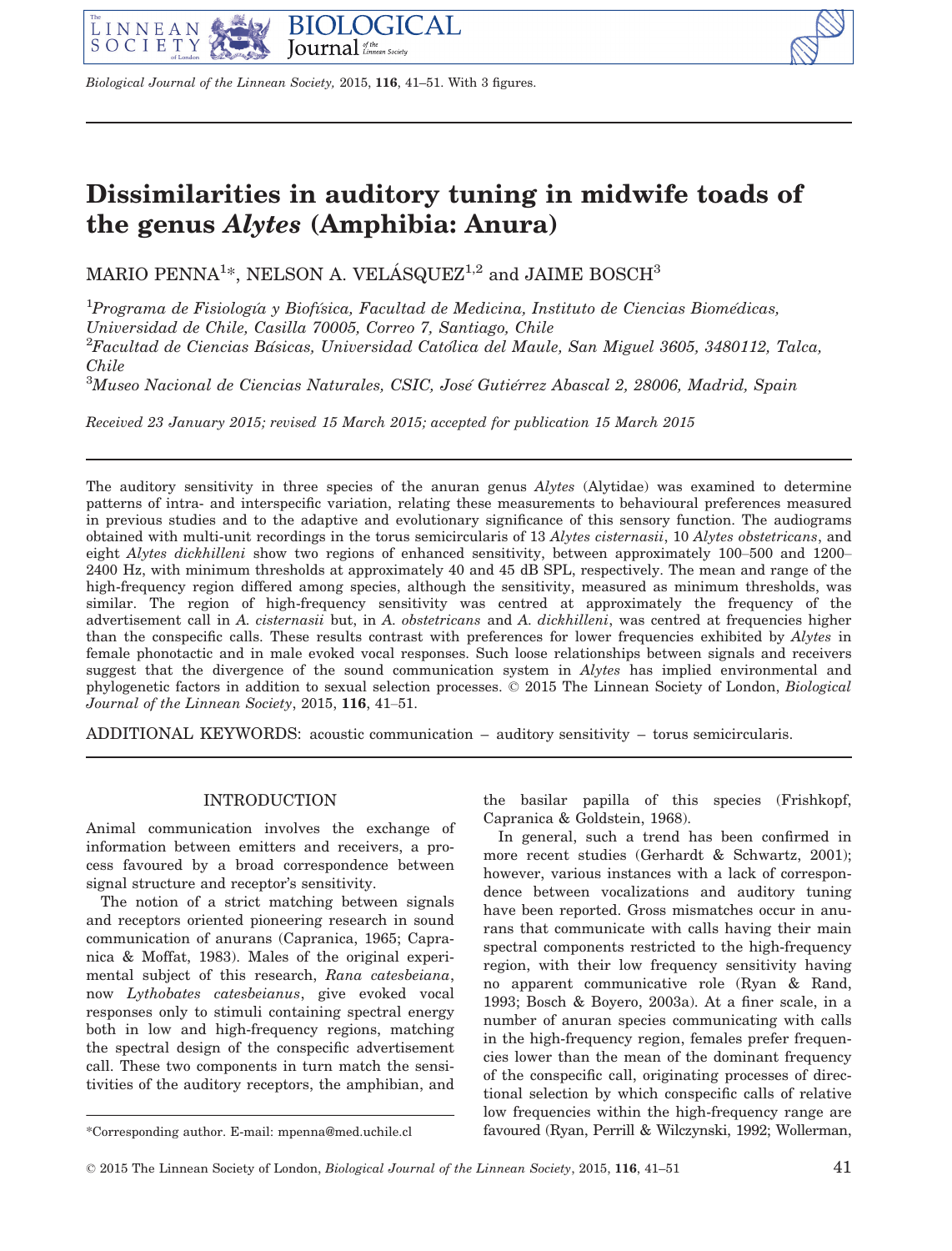1998; Castellano et al., 2000). By contrast, in other anurans, preferences for mean frequencies within the conspecific call range, leading to stabilizing selection processes have been reported (Grafe, 1997; Gerhardt & Schwartz, 2001). Hence, carrier frequency appears to be subject to directional selection in some cases and stabilizing selection in others (Gerhardt & Huber, 2002).

Instances of precise matching between preferences and traits are known to occur in animal groups other than anurans (Schmidt, Riede & Römer, 2011; Henry & Lucas, 2010), although female preferences for traits deviating from the species mean and even for traits other than those exhibited by conspecific males have been extensively documented (Ryan & Keddy-Hector, 1992; Andersson, 1994; Endler & Basolo, 1998). These variants from a strict correspondence between emitters and receivers have been explained in terms of constraints imposed by environmental factors (Endler, 1992) or by sensory systems (Ryan, 1990; Arak & Enquist, 1995). In particular, the sensory bias hypothesis proposes that natural selection models female preferences and males take advantage on these sensory designs for mate attraction (Fuller, Houle & Travis, 2005).

Explorations of correspondences between signal structure and receptor sensitivity have been conducted mostly in derived anurans, which, in some cases, communicate by means of signals having complex structure (Ryan & Rand, 1999; Meenderink, Kits & Narins, 2010). Anurans of the family Alytidae, having a sister status relative to Neobatrachia, have proved to be advantageous subjects for research on sound communication (Marquez & Bosch, 2001). The advertisement calls of toads of the genus Alytes are low-amplitude, short-duration pure tones lacking frequency and amplitude modulation. The signals of four species found in the Iberian Peninsula differ in their dominant frequency and duration (Heinzmann, 1970; Marquez & Bosch, 1995; Bush, 1996). Phono taxis studies on Alytes cisternasii and Alytes obstericans have reported that females orient preferentially to low-frequency calls within the conspecific range, a preference pattern congruent with mating advantages of larger males found in nature (Márquez, 1995a, b; Márquez & Bosch, 1997; Bosch & Márquez, 2005; Márquez, Bosch & Eekhout, 2008). Males also call more actively in response to synthetic call dummies having lower dominant frequencies (Bosch & Márquez, 1996), indicating the relevance of this trait for intrasexual competition.

Measurements of auditory sensitivity have been conducted for two species of Alytes. Audiograms of A. obstetricans reported by Mohneke & Schneider (1979) show a high-frequency sensitivity centred at approximately 1800 Hz, well above the dominant frequency of the call of this species (approximately 1100 Hz). By contrast, audiograms of A. cisternasii reported by Bosch & Wilczynski (2003) show a region of high-frequency sensitivity tuned at approximately 1400 Hz, which closely matches the dominant frequency of the call of the population analyzed. However, it is not clear how comparable these measurements are because each species was studied in different settings, different laboratories and with an interval of decades in between. In addition to these explorations, two studies on auditory midbrain single and few-unit recordings have been carried out in A. obstetricans (Mohneke, 1982, 1983).

In the present study, we conducted measurements of the auditory sensitivity of Alytes cisternasii, A. obstetricans and Alytes dickhillenii, aiming to examine patterns of variation within and among species, relating these sensitivities to the spectral structure of their calls and to behavioural preferences for these signals reported in previous studies on this genus. We aimed to determine whether the tuning of the auditory sensitivity of these anurans has a correspondence with the preferences of males and females for calls of low dominant frequencies within the conspecific ranges reported in the literature. In addition, the current knowledge of the phylogenetic relationships among these taxa (Martínez-Solano et  $al$ ., 2004; Maia-Carvalho et al., 2014) allows interpretations on evolutionary trends of correspondences between auditory sensitivity and vocal traits. These explorations were carried out using a common set-up between the three taxa, aiming to provide interpretations on potential interspecific differences in auditory sensitivity devoid of difficulties of comparisons based on two previous independent studies (Mohneke & Schneider, 1979; Bosch & Wilczynski, 2003).

#### MATERIAL AND METHODS

# EXPERIMENTAL SUBJECTS AND SURGICAL PROCEDURES

The adult individuals used for the present study were captured in different localities in Spain between 2003 and 2006: 13 A. cisternasii (nine females and four males from Mérida, 38.917°N, 6.333°W), 10 A. obstetricans (three females and seven males from Toro and Picos de Europa National Park, 41.525°N, 5.392°W and 43.187°N, 4.871°W, respectively), and eight A. dickhillenii (three females and five males from Cazorla Natural Park, 38.158°N, 2.738°W). The frogs were carried to the Laboratory of Neuroethology at the University of Chile in Santiago, Chile where they were housed in terraria under an inverted 12 : 12 h light/dark cycle at  $15 \pm 1$  °C and fed with tenebrionid larvae once per week. The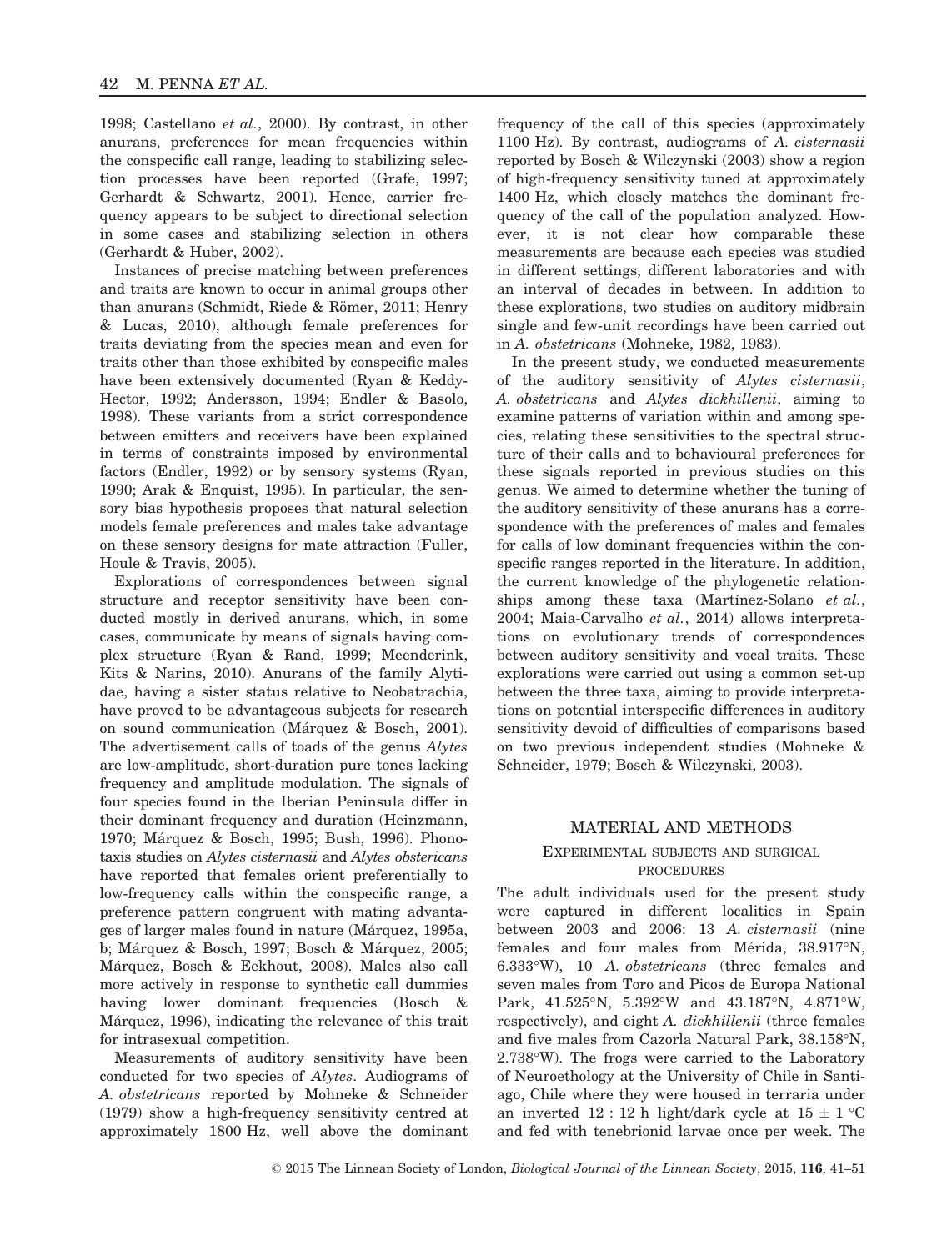animals were used for neurophysiological recordings within 1 month of their arrival in Chile.

The subjects were anaesthetized by immersion in a 0.4% aqueous solution of MS-222 (Sigma). Under anaesthesia, the skin on the dorsal surface of the head was incised and a hole was drilled into the underlying skull. Dura and pia membranes covering the brain were dissected away to expose the surface of the optic tectum. After surgery, animals were allowed to recover from anaesthesia for 12–24 h. Next, the subjects were immobilized with an injection of d-tubocurarine chloride (A. cisternasii:  $45 \mu g g^{-1}$  body weight; A. obstetricans  $55 \mu g g^{-1}$ body weight; A. dickhillenii: 40  $\mu$ g g<sup>-1</sup> body weight), placed on a Peltier plate (Cambion) and covered with light moist gauze to facilitate cutaneous respiration. The recordings were conducted in a sound-attenuated booth having walls and ceiling covered with 10-cm height foam wedges. Immobilization was maintained throughout the recording session with periodic injections of d-tubocurarine chloride, and lidocaine (2%) was applied topically to the wound margins. A DC current of approximately 1 A was supplied to the Peltier plate to maintain the frog's body at 15 °C, a temperature at which these frogs normally breed and call in their natural settings. Frog temperature was monitored with a miniature thermometer probe (Digi-sense 8528-20; Cole-Parmer) inserted into the cloaca. These procedures comply with the bioethical regulations of the University of Chile (Protocol CBA# 061 FMUCH) and with the authorization of different local governments of Spain (Junta de Extremadura, CN04/0118; Junta de Castilla y León, EP35/04 MG; Junta de Andalucía, N/Ref. SCFFS/AFR/CMM, RS:28/04).

After the experiments were completed, the snout– vent length (SVL) of the toads was measured to the nearest millimeter by pressing the animals flat ventrally against a ruler, followed by weighing (Acculab 333) to the nearest 0.1 g. The toads were euthanized with an anaesthetic overdose to comply with the regulations of the Chilean legislation for the use of imported animals for experimentation (Permit 102- 2006). The sex of the individuals was determined by surgical inspection of the gonads.

#### STIMULI GENERATION

Synthetic calls and pure tones were generated with SOUND MAKER, version 1.0.3 (Ovolab) on a Power-Book 520c (Apple Inc.). Pure, 175-ms tones having an envelope following the design of a typical advertisement call of Alytes, with a 10-ms sinusoidal rise time, a gradual amplitude decline thereafter, and a steeper decrease in the last 20 ms, were used to obtain audiograms. Representative calls of the three species recorded are shown in Fig. 1. The pure tones were set at frequencies between 100 and 5000 Hz, with 100-Hz steps between 100 and 3000 Hz, 200-Hz steps between 3000 and 4000 Hz, and 500-Hz steps between 4000 and 5000 Hz.

The stimuli amplitude was controlled with a programmable attenuator (PA4; Tucker-Davis Technologies), amplified (NAD C 320 BEE or Nakamichi PA-202) and broadcast with a two-way loudspeaker (Dynaudio BM 6, frequency response 38–20 000 Hz), positioned at 1 m in front of the experimental subject. At the beginning of each experimental session, the root mean square sound pressure level (RMS SPL fast) of the pure tones of 100–5000 Hz was measured to the nearest 0.1 dB SPL with the microphone of a sound level meter (Brüel & Kjaer 2238) positioned 2–3 mm above the subject's head. For these initial measurements, the electrical signal delivered from the amplifier to the loudspeaker had a constant amplitude and the attenuator was set at a fixed value of 10 dB across the frequencies tested. The absolute SPLs of auditory thresholds were determined during the subsequent experimental session by varying the attenuation in 3-dB steps. The threshold values in dB SPL were calculated by subtracting the attenuations in dB at which they occurred (plus 10 dB) from the initial SPLs measured at a constant attenuation of 10 dB. The thresholds obtained were thus expressed with the one-decimal accuracy of the initial measurements. The frequency response of the system was within  $\pm$  8 dB in the 100–5000 Hz range and  $\pm$  6 dB in the 300–5000 Hz range.

#### RECORDING PROCEDURES

Multi-unit responses from the torus semicircularis were recorded with custom-made gross glassinsulated tungsten electrodes (diameter  $75 \mu m$ , approximately 50 μm of exposed tip,  $\leq$  1 MΩ). The electrode was attached to a hydraulic microdrive (Narishige MO-8), positioned on the dorsal surface of the optic tectum and advanced into the brain. The large size of the electrode relative to the optic lobe facilitated a consistent positioning of the electrode on the brain surface at approximately the intersection of the limit between the mid and caudal third and the limit between medial and lateral half of the hemisphere. This placement consistently yielded the largest auditory responses; recordings for each subject were made at this single approximate location. The magnitude of the auditory responses also depended on the electrode depth; the largest responses were obtained at depths of 800–1300  $\mu$ m, depending on the subject. For most individuals, recordings were obtained from both midbrain hemispheres.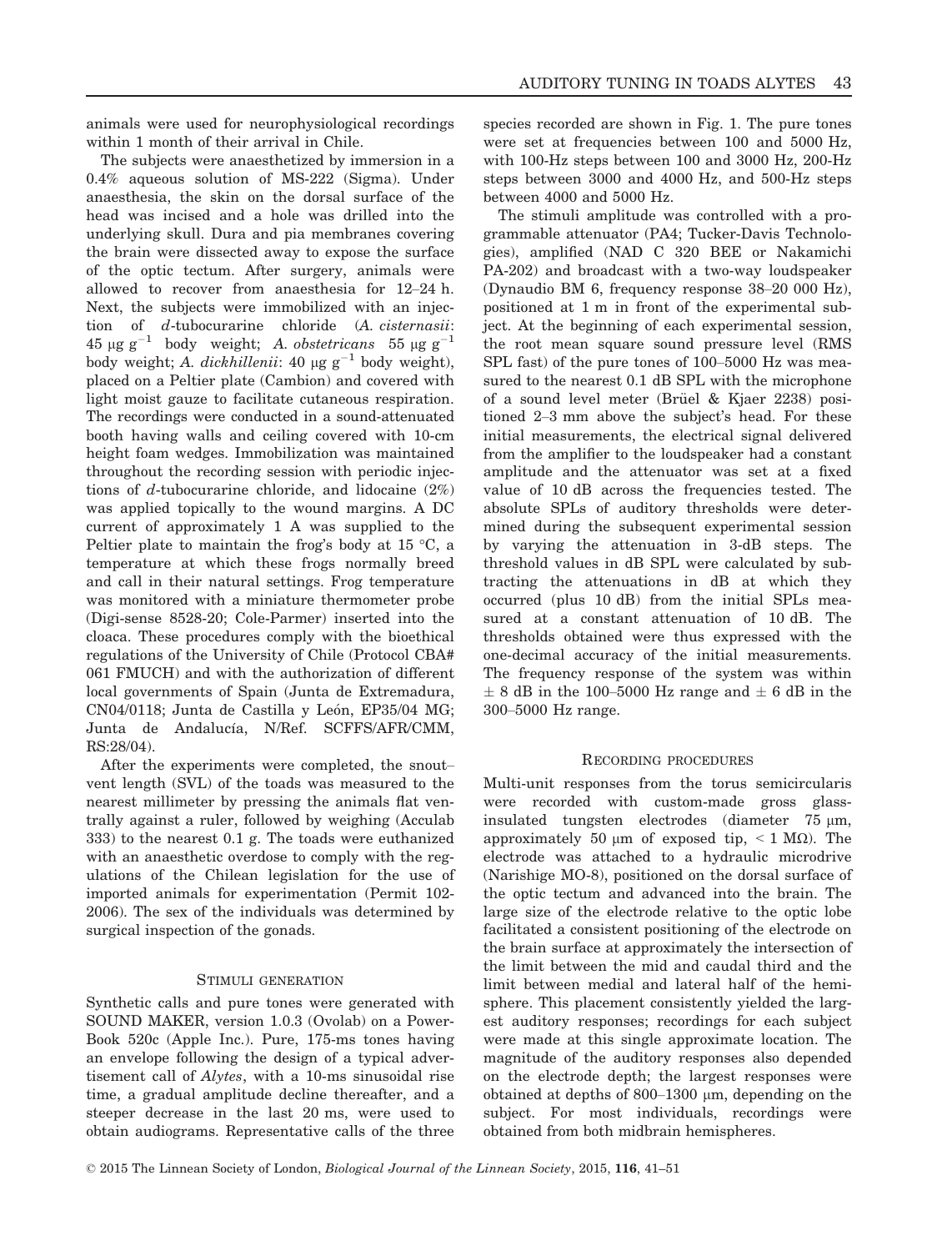

Figure 1. Typical natural advertisement calls of the three species of  $Alytes$  considered in the present study. Dominant frequencies are indicated in each spectrogram.

The neural responses were passed through a preamplifier (Dagan 2400) and filtered between 10 and 3000 Hz for multiunit recordings. Neural responses were monitored by means of an oscilloscope and a loudspeaker, and thresholds were determined by audiovisual criteria. Auditory responses were considered to cease when no audible neuronal discharge occurred for two out of three consecutive presentations of a pure tone at a given level. During the recording sessions, measurements conducted independently by different experimenters were always highly coincident, never differing by more than a 3-dB step, which is the minimum amplitude interval used throughout the present study. This methodology has been used in previous studies and yields reliable measurements of auditory thresholds in different anurans (Penna et al., 1990; Penna, Velásquez & Solís, 2008; Penna, Plaza & Moreno-Gómez, 2013; Penna & Moreno-Gómez, 2014).

A search stimulus consisting of a white noise burst with the same envelope structure as the pure tones was presented at an intensity of approximately 80 dB RMS SPL when the electrode was lowered into the brain to determine the depth at which the strongest auditory response was evoked. Stimuli were presented at a rate of 0.5 stimulus  $s^{-1}$ .

In all specimens, the lowest threshold observed in the low frequency region of high sensitivity (i.e. low thresholds) corresponded to the 100-Hz tone and this was termed the best threshold of the low frequency region (BTL). The lowest threshold in the highfrequency region of enhanced sensitivity corresponded to different tone frequencies observed in individual

audiograms and was termed the best threshold of the high-frequency region (BTH). A centre frequency for the high-frequency region (CFH) was calculated from a weighted mean of thresholds for frequencies between 1000 and 5000 Hz that were within 6 dB above the BTH. To calculate the CFH of an individual audiogram, the differences between an SPL 6 dB above the BTH and the SPLs at different frequencies were computed and added in linear units  $(N \text{ m}^{-2})$ , and this total was divided by the sum of the differences between the SPL 6 dB above the BTH and thresholds at different frequencies. This weighted mean obtained from the frequencies at which low thresholds occurred is intended to provide a better estimate of the spectral sensitivity in an audiogram compared to using a single frequency at which the BTH occurs (Penna et al., 2013; Penna & Moreno-Gómez, 2014). An example of the procedure is provided in Fig. 2B.

#### CALL DATA

The calls analyzed correspond to 60 males of A. cisternasii recorded in Mérida at temperatures of 11.8– 19.4 °C (Márquez & Bosch, 1995) and to the calls of 38 males of A. dickhilleni recorded in Cazorla Natural Park at temperatures of 9.8–17.8 °C (Márquez & Bosch, 1996). Because the A. obstetricans specimens for which midbrain recordings were obtained were from two populations for which their calls have not been reported, we used the dominant frequencies of the calls reported in four populations of this species encompassing a wide distribution in Spain (Márquez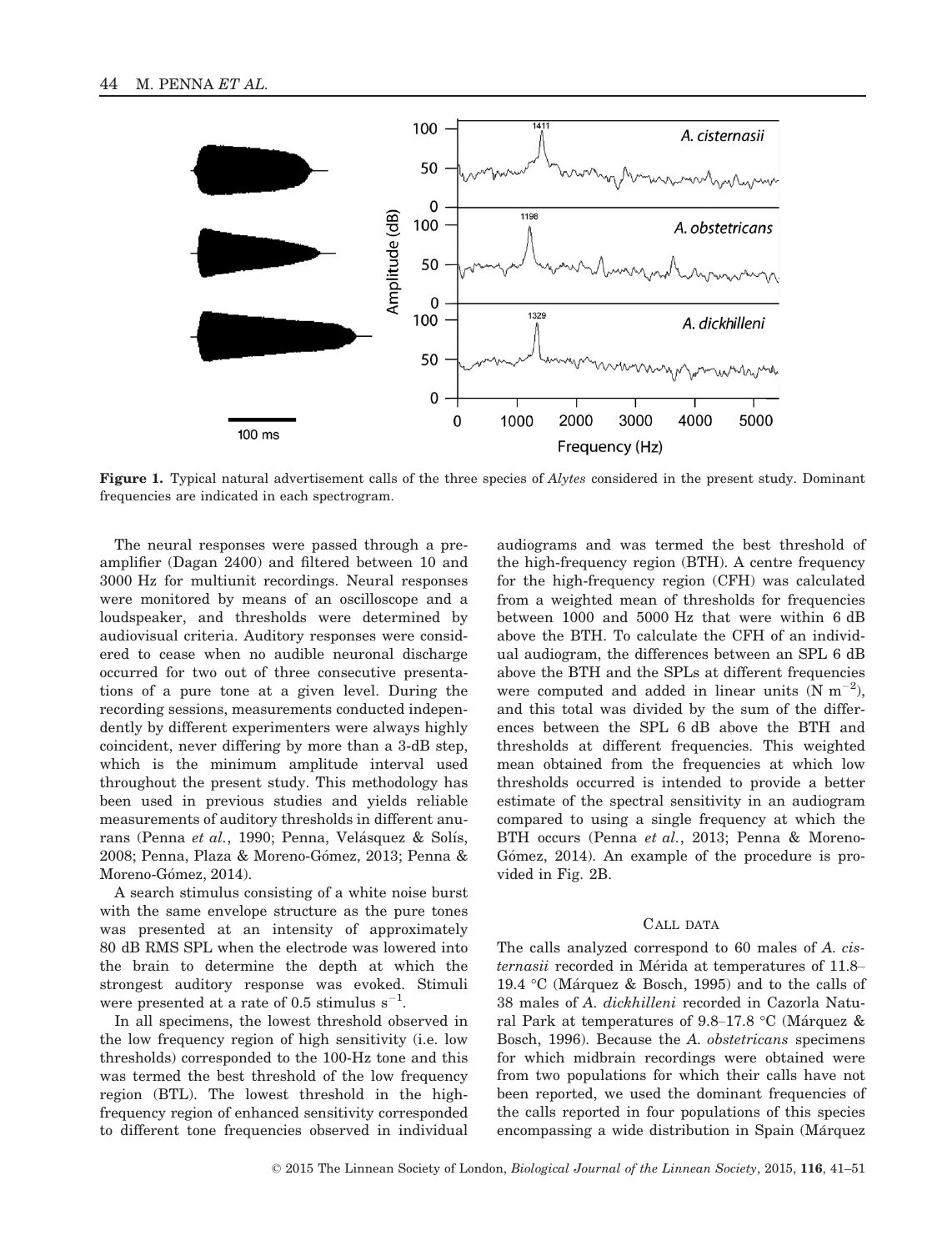

Figure 2. A, audiograms obtained from multiunit recordings in the two midbrain hemispheres of exemplars of Alytes cisternasii [female, snout–vent length (SVL): 37 mm], Alytes obstetricans (female, SVL: 42 mm), and Alytes dickhilleni (female, SVL: 45 mm). Filled circles: left hemisphere, open circles: right hemisphere. B, midbrain dorsal surface showing the approximate electrode positions used for recordings of multiunit auditory responses in both hemispheres (crosses) and borders of the hole on the cranium (dotted line). C, method used to obtain the best threshold and centre frequency in the high-frequency range (BTH and CFH, respectively) in the audiogram of the left hemisphere of A. obstetricans. Filled circles represent thresholds at different tone frequencies and the open circle represents BTH, corresponding to a threshold of 34.1 dB SPL (horizontal arrow) at 1800 Hz. Vertical bars above circles represent differences between 40.1 dB SPL (i.e. 6 dB above BTH) and thresholds at different frequencies. A CFH of 1627 Hz (vertical arrow) was obtained multiplying each of these values by the corresponding frequency, adding these products and dividing them by the sum of the differences between 40.1 dB SPL and thresholds at different frequencies. Only thresholds within 6 dB above BTH were considered for these calculations, which, in this case, correspond to tones of 1100–2200 Hz.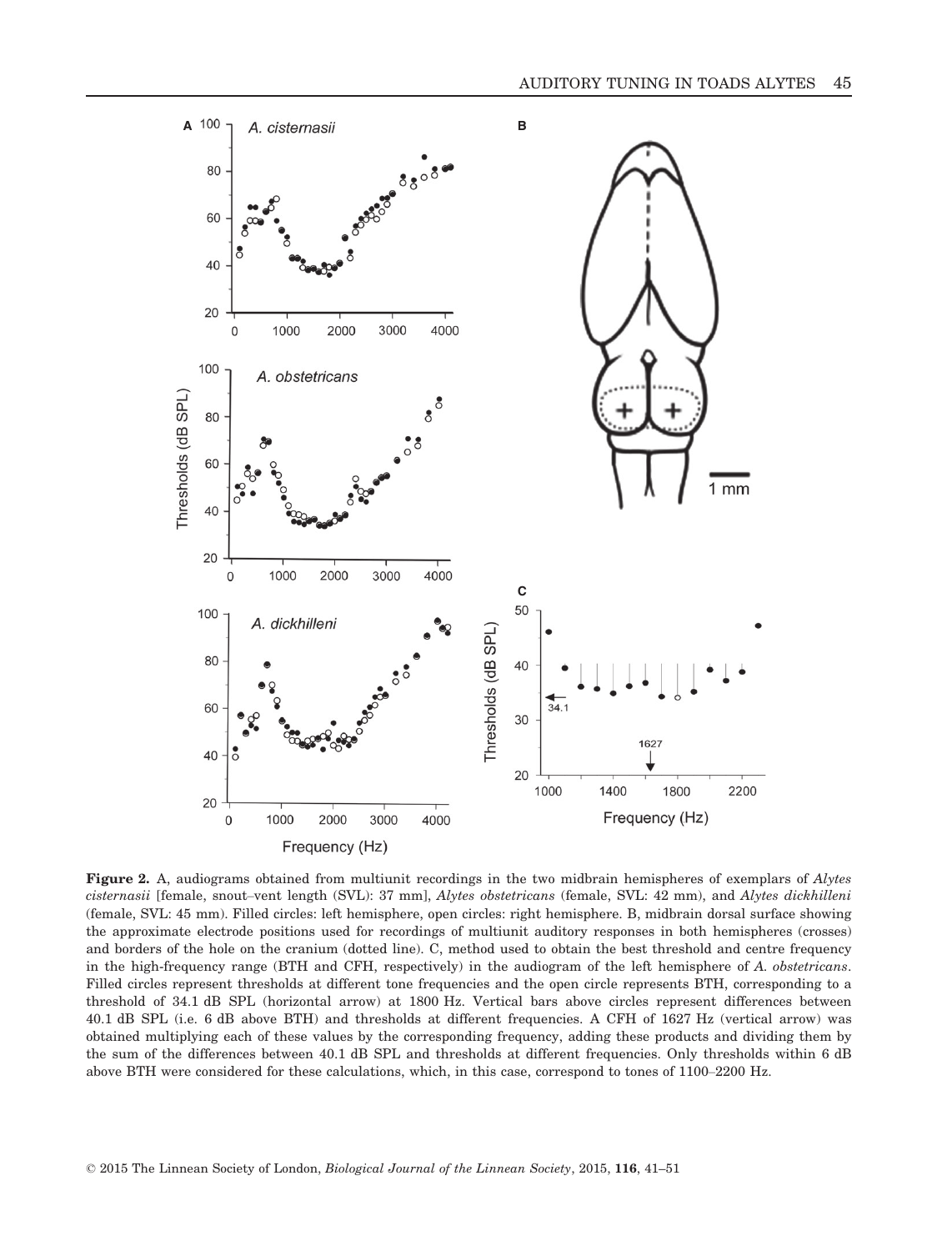& Bosch, 1995). From these samples, we considered the calls of 37 A. obstetricans having sizes within the range of SVLs of the male individuals recorded in the present study (41–49 mm) and recorded at temperatures of 6.7–18.4 °C.

#### STATISTICAL ANALYSIS

To obtain mean thresholds of multiunit responses at each of the frequencies tested, threshold values of individuals in dB SPL were converted to N  $\text{m}^{-2}$ , and the resulting means were reconverted to dB SPL.

To explore the variation in CFHs and BTs among the three species, general linear models were applied, using species and sex as categorical predictors and SVL as a continuous predictor ( $\alpha = 0.05$ ). SVL instead of weight was used as a covariate because a high correlation occurred between both attributes, although body size had a lower intraspecific variation than body weight (coefficient of variation =  $20.2$  and 60.7, respectively). Post-hoc comparisons for CFHs and BTs among the three species were performed with Tukey's tests. Student's *t*-tests ( $\alpha$  = 0.05) were used to compare BTLs, BTHs, and CFHs of audiograms obtained in both brain hemispheres within each of the three species.

#### RESULTS

Audiograms of the three species of Alytes showed regions of high sensitivity at a low-frequency range, between approximately 100–500 Hz and, at a highfrequency range, between approximately 1200– 2400 Hz. The BTLs reached values of approximately 40 dB SPL, occurring at the lowest frequency tested (100 Hz), whereas minima in the high-frequency range (i.e. BTHs) were between 40 and 50 dB SPL. These minimum thresholds in the high-frequency range occurred in the different individuals at frequencies ranging from 1200 to 2000, 1200 to 2400, and 1300 to 2300 Hz in A. cisternasii, A. obstetricans and A. dickhilleni, respectively.

Audiograms measured in both hemispheres of an individual were very similar, although differences for some frequencies reaching approximately 10 dB were occasionally measured (Fig. 2A). Comparisons for BTH and CFH between audiograms of both hemispheres performed for six A. cisternasii, eight A. obstetricans, and eight A. dickhilleni showed no significant differences (Student's t-test for related samples:  $t = -0.23$ ,  $P = 0.817$  for BTH;  $t = -0.48$ ,  $P = 0.637$  for CFH). However, BTL differed between recordings obtained from both hemispheres (Student's t-test for related samples:  $t = -2.94, P < 0.010$ . For further comparisons, and to homogenize our sampling method, only recordings from the left hemisphere were considered.

Audiograms for the three species are shown in Fig. 3, and mean values of BTLs, BTHs, and CFHs are listed in Table 1. Mean thresholds at CFH and at



Figure 3. Mean (circles) and ranges (bars) of audiograms obtained from midbrain multiunit recordings in three species of Alytes. Arrows indicate position of the mean centre frequency in the high-frequency range (CFH) calculated for each species. Grey areas encompass the ranges of the dominant frequencies of the advertisement calls of the three species (for an explanation of the origin of these data, see text).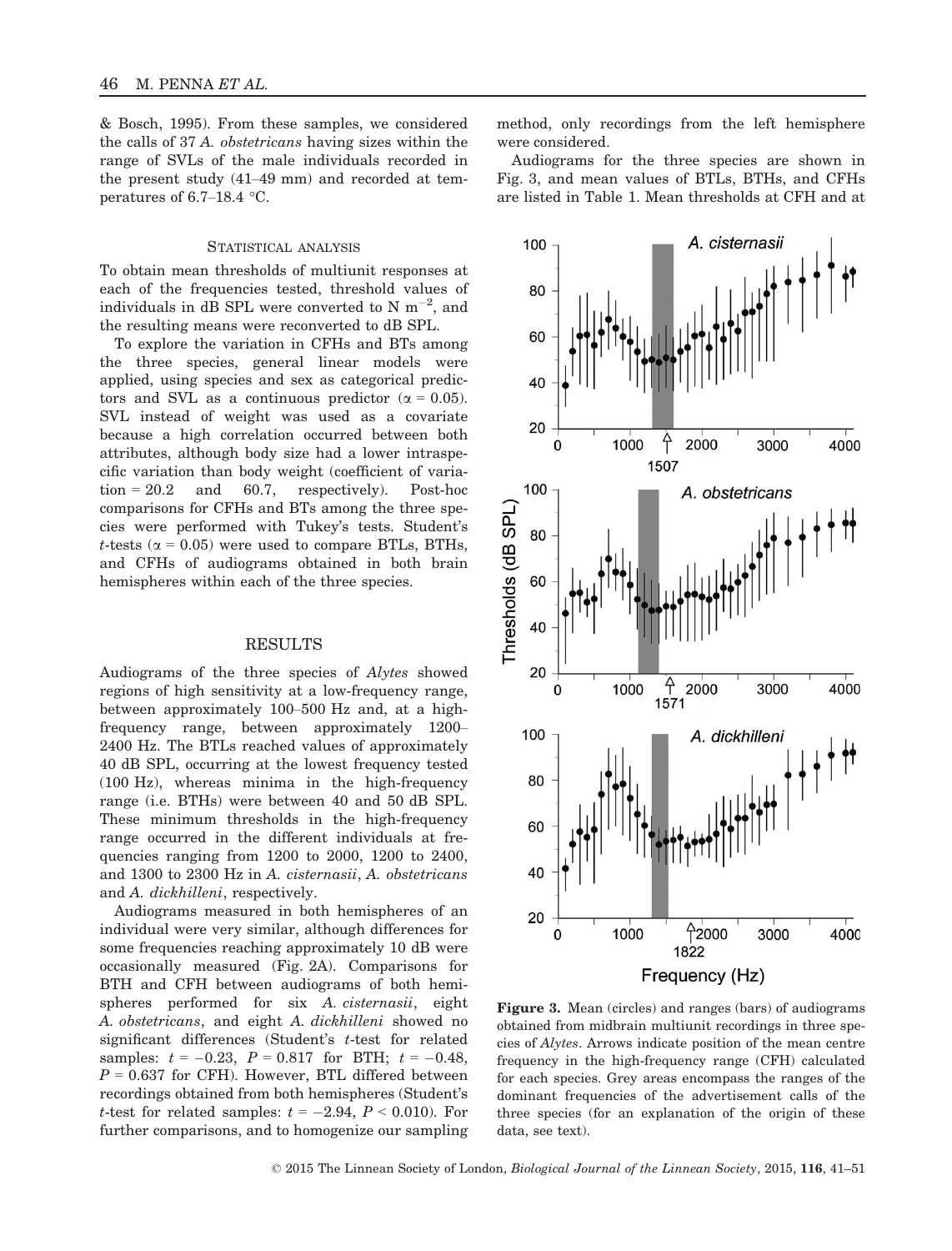| Species, locality                        | N (females, (females,<br>males) | SVL ranges<br>males) | BTL (dB SPL)        | BTH (dB SPL)                                          | T at CFH<br>(dB SPL) | (dB SPL)<br>T at DF | CFH (Hz)                                                                                  | DF (Hz)          |
|------------------------------------------|---------------------------------|----------------------|---------------------|-------------------------------------------------------|----------------------|---------------------|-------------------------------------------------------------------------------------------|------------------|
| Alytes cisternasii,<br>Mérida            | 13(9,4)                         | $(36-49, 32-43)$     |                     |                                                       |                      |                     | $38.9(29.8-47.4)$ $47.4(35.9-59.1)$ $51.0(38.1-65.0)$ $51.0(38.1-65.0)$ $1507(1305-1724)$ | 1471 (1333-1645) |
| Alytes obstetricans,<br>Toro, Picos de   | 10(3,7)                         | $(36-42, 41-49)$     | $42.4(24.3 - 53.0)$ | $42.1(33.2 - 46.2)$                                   | $49.0(36.4 - 55.8)$  | 49.8 (36.1–63.7)    | 1571 (1245-2033)                                                                          | 1243 (1114-1412) |
| Alytes dickhilleni,<br>Cazorla<br>Europa | 8(3.5)                          | $(36-46, 37-46)$     |                     | $41.6(32.0-45.9)$ $46.1(42.4-50.5)$ $51.4(42.5-55.2)$ |                      | $52.0(44.7 - 59.3)$ | 1822 (1554-2312)                                                                          | 1404 (1298-1560) |

obstetricans for which midbrain recordings were obtained originated from populations for which their calls have not been reported, we used the DFs of the Numbers in parenthesis for SVL BTL, BTH, T at CFH, T at DF, CFH, and DF correspond to individual ranges. Values for DFs correspond to calls of 60 A. cisternasii recorded in Mérida (Márquez & Bosch, 1995), and to the calls of 38 A. dickhilleni recorded in Cazorla (Márquez & Bosch, 1996). Because the Numbers in parenthesis for SVL BTL, BTH, T at CFH, T at DF, CFH, and DF correspond to individual ranges. Values for DFs correspond to calls of 60 A. cisternasii recorded in Merida (Marquez & Bosch, 1995), and to the calls of 38 A. dickhilleni recorded in Cazorla (Marquez & Bosch, 1996). Because the A. obstetricans for which midbrain recordings were obtained originated from populations for which their calls have not been reported, we used the DFs of the calls reported in four populations of this species (Marquez & Bosch, 1995), considering animals having sizes within the range of SVLs of the male individuals calls reported in four populations of this species (Márquez & Bosch, 1995), considering animals having sizes within the range of SVLs of recorded in the present study (41–49 mm; total of 37 individuals). recorded in the present study  $(41-49$  mm; total of 37 individuals)  $\overline{A}$ 

the male individuals

DF are also listed. These two measures were obtained from thresholds for the audiogram frequencies closest to the CFH and to the mean DF for each species. As such, the thresholds at CFH corresponded to 1500, 1600, and 1800 Hz for A. cisternasii, A. obstetricans, and A. dickhilleni, respectively, and thresholds at DF corresponded to 1500, 1200, and 1400 Hz, for these same species, respectively.

The audiograms in Figs 2 and 3 show a highfrequency region of extended sensitivity towards the upper frequency end, suggesting, in some cases, the presence of a second group of minimum thresholds at approximately 2000 Hz. Indeed, in some individuals, discontinuous zones of thresholds within the 6-dB above minimum threshold criterion used to compute the CFH from a weighted mean of thresholds occurred within the high-frequency region (four out of 13 A. cisternasii, four out of 10 A. obstetricans, and four out of eight A. dickhilleni). Comparisons of BTLs and BTHs of audiograms among species using species, sex, and SVL as predictors did not show significant differences (BTLs:  $F_{1,24} = 0.04$ ,  $P = 0.851$ ;  $F_{1,24} = 0.03, P = 0.866$  and  $F_{2,24} = 2.02, P = 0.155$  for size, sex, and species, respectively; BTHs:  $F_{1,24} = 0.23$ ,  $P = 0.634$ ;  $F_{1,24} = 0.02$ ,  $P = 0.880$  and  $F_{2,24} = 0.64$ ,  $P = 0.536$  for SVL, sex, and species, respectively). By contrast, comparisons of CFHs of audiograms yielded significant differences for species  $(F_{2,24} = 7.22, P = 0.004)$ . No significant differences in CFH dependent on SVL and sex occurred  $(F_{1,24} = 3.43, P = 0.076 \text{ and } F_{1,24} = 0.36, P = 0.557,$ respectively). Post-hoc Tukey's tests showed that the CFH of A. dickhilleni was significantly higher than in A. cisternasii  $(P = 0.003)$  and A. obstetricans  $(P = 0.026)$ .

The CFHs of the audiograms of the three species were compared with the values of call dominant frequencies obtained in populations of Alytes in previous studies. The dominant frequency means and ranges for calls of the three species are listed in Table 1. Comparisons between the call dominant frequencies and CFH showed similar values for A. cisternasii but not for A. obstetricans and A. dickhilleni in which this spectral component of the calls was well below the corresponding CFH. In A. cisternasii, CFH was 0.4 SDs above the mean dominant frequency of conspecific males. By contrast, CFH of the audiograms of A. obstetricans is approximately 350 Hz (4.2 SDs) above the mean dominant frequency of 1243 Hz calculated for the calls of males of this species recorded in four localities in Spain. Similar to A. obstetricans, the CFH obtained for the audiograms of A. dickhilleni was approximately 400 Hz (6.9 SDs) above the mean dominant frequency of 1404 Hz reported for the call of males of A. dickhilleni from the same population. Thresholds at CFH and at dominant frequency were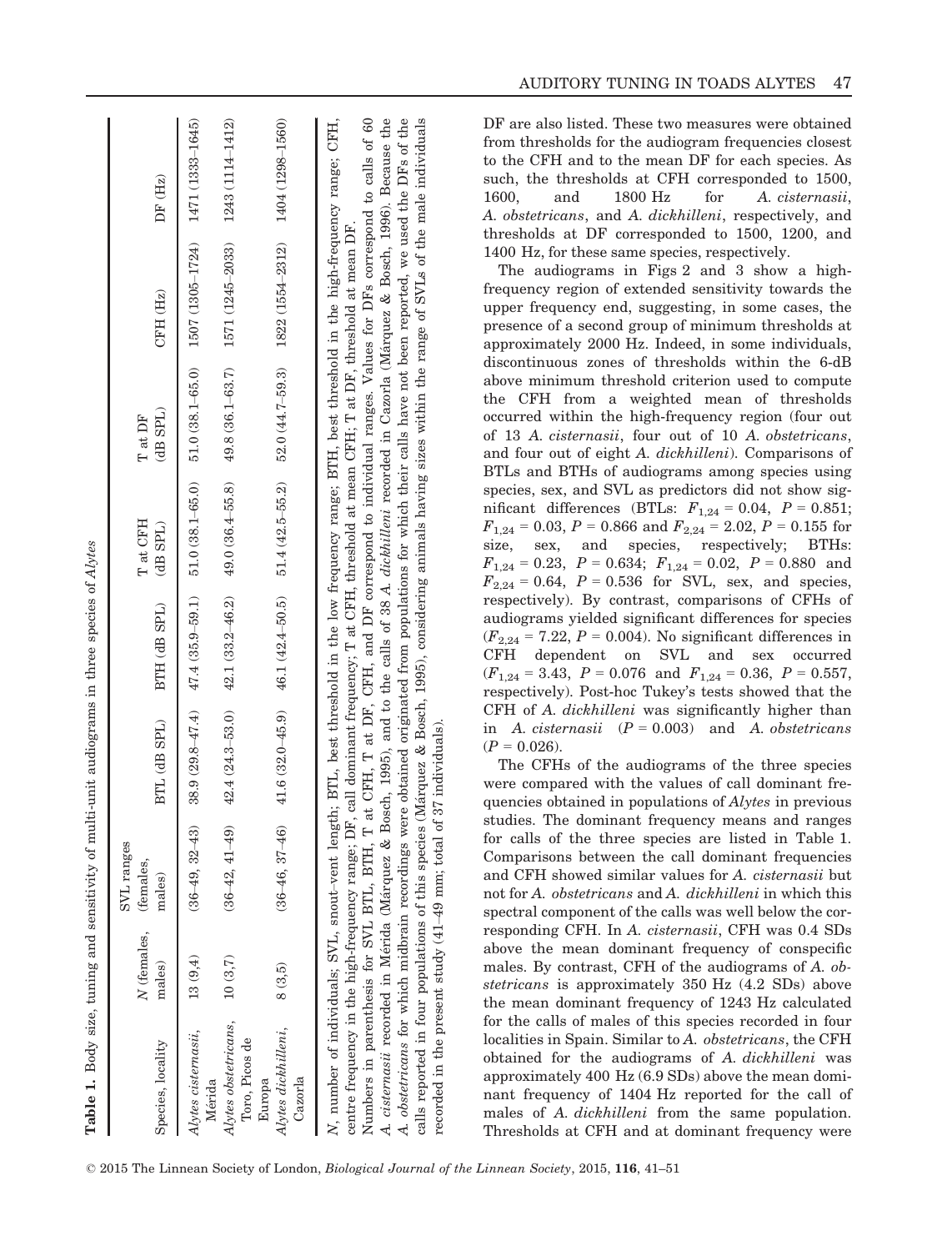quite similar: for A. *cisternasii*, these thresholds were the same because both frequencies coincided and, for A. obstetricans and A. dickhilleni, differences between both thresholds were within 1 dB (Table 1).

# DISCUSSION

#### AUDITORY SENSITIVITY AND ACOUSTIC SIGNALS

Overall, the audiograms of the species of Alytes analyzed have regions of low- and high-frequency sensitivity with minimum thresholds between 39 and 47 dB SPL, which do not differ among species. However, the tuning in the high-frequency range, as evaluated by the CFH, shows significant differences among species.

Two previous studies of the auditory sensitivity of Alytes have reported results concordant with those in the present study: a correspondence between the tuning of the high-frequency region of auditory sensitivity and call dominant frequency for A. cisternasii (Bosch & Wilczynski, 2003) and an auditory sensitivity in the high-frequency range in A. obstetricans tuned to higher values than the conspecific call dominant frequency (Mohneke & Schneider, 1979). The present study confirms these divergent patterns, showing that they are not a result of different experimental procedures in the distant laboratories and times at which measurements were conducted. The comparisons of the audiogram CFHs with the call DFs in each of these two species indicate a mismatch between auditory sensitivity and spectral contents of the calls. However, as observed in Table 1 and Fig. 3, thresholds at the mean DF of the conspecific vocalizations are similar to thresholds at the CFH in the audiograms of the three species.

Matching between auditory tuning and dominant frequency of the calls is a common occurrence in anurans, a correspondence providing support for the matched filter hypothesis (Capranica, 1965). However, considerable deviations from this trend have been reported in some species. Gerhardt & Schwartz (2001) note that deviations larger than 15% between these two measures have been reported for 19 out of 36 species, of which approximately two-thirds  $(N = 12)$  correspond to mismatches with auditory sensitivity tuned to low values relative to conspecific call dominant frequency. Deviations of auditory sensitivity to lower frequencies relative to the dominant frequencies of the calls support female phonotactic preferences for low frequencies and for large sized males reported in various anurans (Keddy-Hector, Wilczynski & Ryan, 1992; Ryan et al., 1992; Wilczynski, Keddy-Hector & Ryan, 1992). Also, better sensitivities centred at low frequencies within the range of conspecific signals could be adaptive for improving detection of propagating signals in which the highfrequency components suffer greater attenuation (Penna & Solís, 1998).

In the review by Gerhardt & Schwartz (2001), seven species are reported to have auditory sensitivities centred at high frequencies within the range of conspecific signals, although no adaptive relationships are mentioned to account for this mismatch. A case of deviation of auditory tuning towards the high end of spectral components of the calls has been reported in the South American anuran Eupsophus roseus (Moreno-Gómez et al., 2013). The sensory displacement in this frog is related to the concurrent vocal activity of the congeneric Eupsophus vertebralis, having a call with low-frequency components, which overlap partially with the low end of the spectrum of the call of the focal species. Mismatches between signal spectra and tuning of receptors to higher frequencies reported for insects have been related to detection of predators in the ultra-sound range (Bailey & Römer, 1991; Schul & Patterson, 2003). However, this frequency domain is well above the auditory capabilities of Alytes toads and therefore is not relevant to the mismatches reported in the present study. A preliminary characterization of the acoustic environment during the breeding activity of A. cisternasii has shown concurrent biotic components at frequencies above and below the spectrum of this toad (Penna et al., 2012). Further characterizations of the soundscape of biotic and abiotic nature during the breeding activity of A. obstetricans and A. dickhilleni are needed to establish possible environmental correlates of the detuning between the call spectra and auditory sensitivity in these species.

A possible adaptive role of an auditory sensitivity extended towards the high-frequency end is related to the detection of distress calls, which have been reported for A. obstetricans (Heinzmann, 1970). These vocalizations contain noisy and tonal components in the range of 2000 Hz and beyond, and no reports on such vocalizations are available for the other species of Alytes.

Sound communication in Alytes is peculiar because females also produce vocalizations of low intensity during the final phonotaxis stages. However, female vocalizations analyzed in A. cisternasii (Márquez & Verrel, 1991; Bosch & Márquez, 2015) A. obstetricans (Heinzmann, 1970) and Alytes muletensis (Bush, 1993) show dominant frequencies that are somewhat lower on average relative to those of male advertisement calls. In addition, these calls are considerably smaller in amplitude than those of males. It is therefore apparent that the auditory sensitivity to high frequencies in Alytes is not related to the detection and processing of these signals.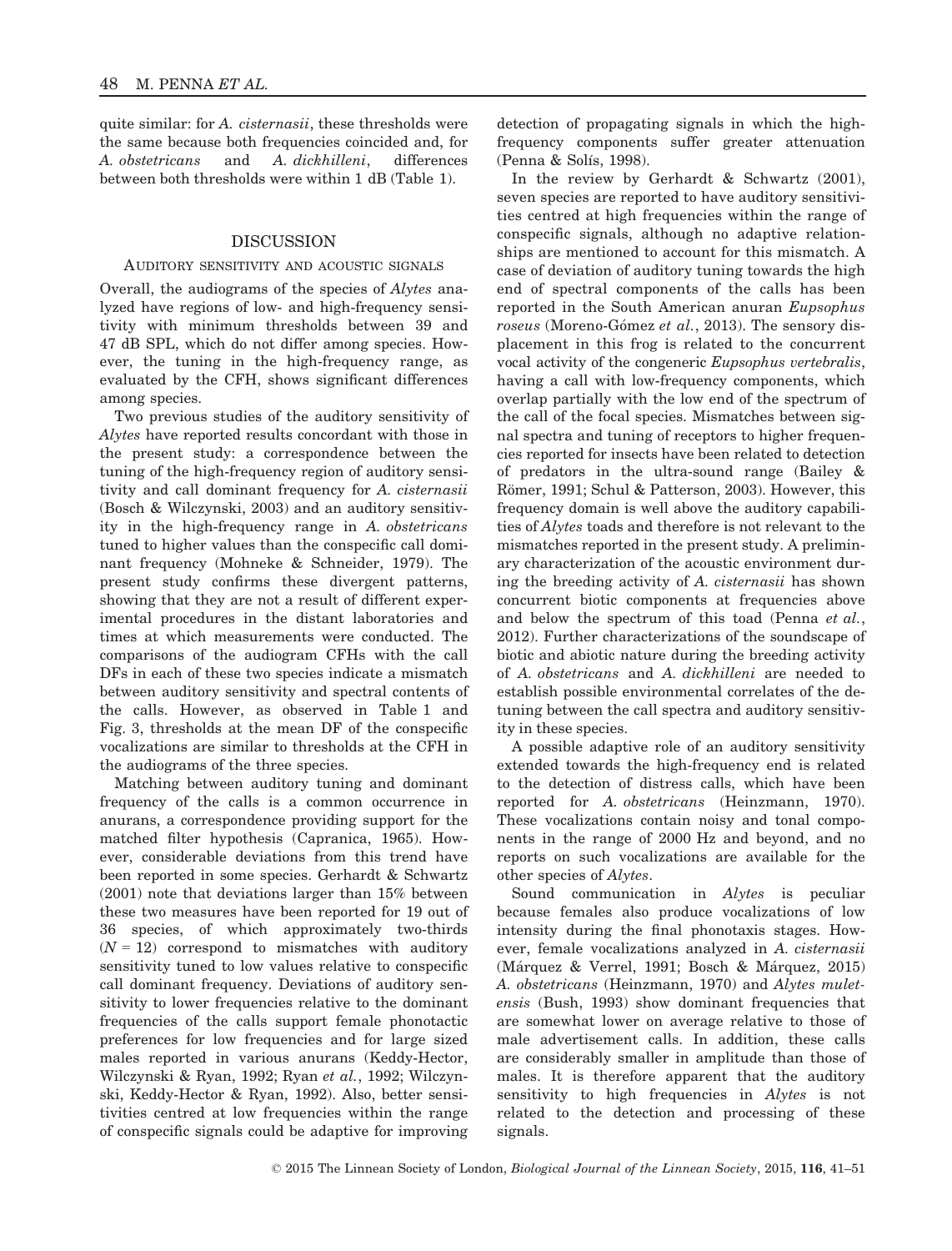AUDITORY SENSITIVITY AND BEHAVIOURAL RESPONSES Studies of phonotaxis with females of A. cisternasii and A. obstetricans have shown preferences for low frequencies within the conspecific range (Márquez, 1995a; Márquez & Bosch, 1995, 1997; Márquez et al., 2008) and field studies have shown mating advantages for larger males (Márquez, 1993; Lodé & Le Jacques, 2003). Also, males and females of A. cisternasii vocalize more actively in response to calls of low frequency, relative to calls of high frequency within the conspecific range (Bosch & Marquez, 1996; Bosch, 2001). The lack of dependence of auditory tuning in the high-frequency range (CFH) on size in the three species examined does not support these behavioural preferences. Furthermore, results on mean auditory tuning in the high-frequency range, showing a matching with the conspecific call dominant frequency of A. cisternasii and a tuning to higher frequencies in A. obstetricans, are not congruent with the behavioural data on preferences for low call dominant frequencies within the natural conspecific range.

Nevertheless, as Gerhardt & Schwartz (2001) have noted, mismatches between auditory sensitivity and call spectra may not necessarily have straightforward functional consequences as a result of inherent nonlinear properties of the auditory system. Auditory thresholds do not strictly predict he responsiveness of anurans to signals presented at higher intensities to which animals are more often exposed in breeding aggregations: for example, frequency preferences and auditory tuning in female treefrogs depend on stimuli intensity (Schwartz & Gerhardt, 1998; Gerhardt & Schwartz, 2001).

In general, loose relationships of correspondence between signals and receptors of the kind reported here for A. obstetricans and A. dickhilleni may result from constraints acting on emitter and/or sensory systems. In addition to potential environmental determinants, phylogenetic factors have been shown to be influential in other anuran groups (Zimmerman, 1983; Gerhardt, 1994; Kime et al., 2000; Funk, Cannatella & Ryan, 2009; Amezquita et al., 2009). In Alytes, phylogenetic analyses (Martínez-Solano et al., 2004; Maia-Carvalho et al., 2014) have shown that A. cisternasii is a sister group to A. obstetricans, A. dickhilleni, A. muletensis, and A. maurus. Alytes obstetricans is a highly diversified taxon, comprising four subspecies, being the sister taxa to A. muletensis, A. maurus, and A. dickhilleni, with the last two species being more closely related (Fig. 3A) (Maia-Carvalho et al., 2014). This reconstruction suggests that the absence of a strict matching between auditory sensitivity for high frequencies and call dominant frequency is a secondary event in the history of the genus. In consonance with this tenet, a study on auditory sensitivity incorporating the phylogenetic analysis in the Neotropical frog genus Physalaemus reveals that tuning of the basilar papilla sensitivity to higher frequencies in one species is a secondary occurrence (Wilczynski, Rand & Ryan, 2001).

Our data do not support the application of an effective phylogenetic analysis because of the limitations inherent to a low number of taxonomical entities (Garland & Adolph, 1994).

Electrophysiological measurements in the unexplored A. muletensis and A. maurus are needed for a phylogenetic analysis of auditory sensitivity. A phylogenetic analysis considering male acoustic signals and female phonotactic preferences applied to Alytes and the related genera Discoglossus and Bombina (formerly Discoglossidae, now Alytidae and Bombinatoridae; Frost, 2014) has revealed a phylogenetic load for these characters (Bosch & Boyero, 2003b). Evidence on auditory sensitivity would contribute to a more comprehensive assessment of the evolution of acoustic communication in these anurans.

The phylogenetic factors outlined, together with environmental determinants discussed earlier, may restrict the effect of sexual selection processes on the extant correspondence between communicating emitters and receivers in Alytes.

## ACKNOWLEDGEMENTS

This research was funded by project BOS2003-01413, Ministerio de Ciencia y Tecnologıa of Spain (PI: JB). Laboratory support was provided by FONDECYT grant 1040830. N.V. was supported by CONICYT Doctoral Fellowship AT24080118, the Guillermo Puelma Foundation for Neurosciences, and postdoctoral CONICYT/FONDECYT grant 3120208. We thank Javier Mateo for assistance with export permits, and the governing departments for the Environment of Extremadura Castilla y León and Andalucía in Spain. Anonymous reviewers provided considerable input that helped strengthen the manuscript.

#### **REFERENCES**

- Amezquita A, Lima A, Jehle R, Castellanos L, Ramos O, Crawford A, Gasser H, Hödl W. 2009. Calls, colours, shape, and genes: a multi-trait approach to the study of geographic variation in the Amazonian frog Allobates femoralis. Biological Journal of the Linnean Society 98: 826–838.
- Andersson M. 1994. Sexual selection. Princeton, NJ: Princeton University Press.
- Arak A, Enquist M. 1995. Conflict, receiver bias and the evolution of signal form. Philosophical Transactions of the Royal Society of London Series B, Biological Sciences 349: 337–344.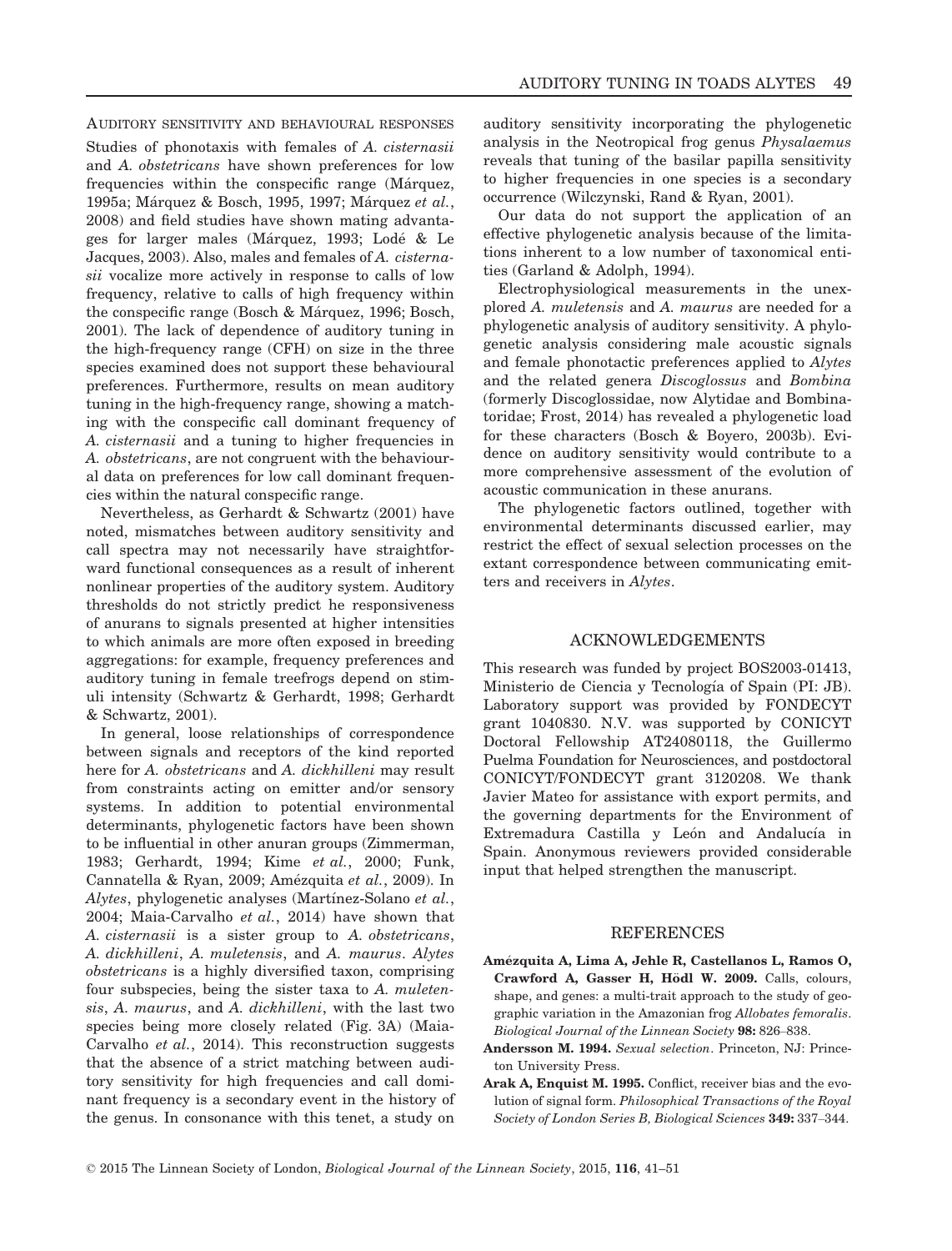- Bailey WJ, Römer H. 1991. Sexual differences in auditory sensitivity: mismatch of hearing threshold and call frequency in a tettigoniid (Orthoptera, Tettigoniidae: Zaprochilinae). Journal of Comparative Physiology A 169: 349–353.
- Bosch J. 2001. Female reciprocal calling in the Iberian midwife toad (Alytes cisternasii) varies with male call rate and dominant frequency: implications for sexual selection. Naturwissenschaften 88: 434–437.
- Bosch J, Boyero L. 2003a. Double stimulation of the inner organs of an anuran species (Alytes cisternasii) with simple tonal advertisement calls. Journal of Zoology 13: 53–57.
- Bosch J, Boyero L. 2003b. Precopulatory behaviour and the evolutionary relationships of Discoglossidae. Journal of Zoological Systematics and Evolutionary Research 41: 145–151.
- Bosch J, Márquez R. 1996. Acoustic competition in male midwife toads Alytes obstetricans and Alytes cisternasii: response to neighbor size and calling rate. Implications for female choice. Ethology 102: 841–855.
- Bosch J, Marquez R. 2005. Female preference intensities on different call characteristics and symmetry of preference above and below the mean in Alytes cisternasii. Ethology 111: 323–333.
- Bosch J, Wilczynski W. 2003. Auditory tuning of the Iberian midwife toad, Alytes cisternasii. Herpetological Journal 13: 53–57.
- Bush SL. 1993. Courtship and male parental care in the Mallorcan midwife tioad. Thesis, University of East Anglia: Alytes muletensis. Unpublished D. Phil.
- Bush SL. 1996. Selective phonotaxis by males in the Majorcan midwife toad. Proceedings of the Royal Society of London Series B, Biological Sciences 263: 913–917.
- Capranica RR. 1965. The evoked vocal response of the Bullfrog: a study of communication by sound. Cambridge, MA: MIT Press.
- Capranica RR, Moffat JM. 1983. Neurobehavioral correlates of sound communication in anurans. In: Ewert JP, Capranica RR, Ingle DJ, eds. Advances in vertebrate neuroethology. New York: Springer, 701–730.
- Castellano S, Rosso A, Laoretti F, Doglio S, Giacoma C. 2000. Call intensity and female preferences in the European green toad. Ethology 106: 1129–1141.
- Endler JA. 1992. Signals, signal conditions, and the direction of evolution. American Naturalist 139: S125-S153.
- Endler JA, Basolo AL. 1998. Sensory ecology, receiver biases and sexual selection. Trends in Ecology & Evolution 13: 415–420.
- Frishkopf LS, Capranica RR, Goldstein MHJ. 1968. Neural coding in the bullfrog's auditory system a teleological approach. Proceedings of the IEEE 56: 968–979.
- Frost DL. 2014. Amphibian species of the world: an online reference. Version 6.0. New York, NY: American Museum of Natural History. Available from: [http://research.nh.org/](http://research.nh.org/herpetology/amphibia/index.html) [herpetology/amphibia/index.html](http://research.nh.org/herpetology/amphibia/index.html).
- Fuller RC, Houle D, Travis J. 2005. Sensory bias as an explanation for the evolution of mate preferences. American Naturalist 166: 437–446.
- Funk WC, Cannatella DC, Ryan MJ. 2009. Genetic divergence is more tightly related to call variation than land-

scape features in the Amazonian frogs Physalaemus petersi and P. freibergi. Journal of Evolutionary Biology 22: 1839– 1853.

- Garland T Jr, Adolph SC. 1994. Why not to do two-species comparative studies: limitations on inferring adaptation. Physiological Zoology 67: 797–828.
- Gerhardt HC. 1994. The evolution of vocalization in frogs and toads. Annual Review of Ecology and Systematics 25: 293–324.
- Gerhardt HC, Huber F. 2002. Acoustic communication in insects and anurans. Chicago, IL: University of Chicago Press.
- Gerhardt HC, Schwartz J. 2001. Auditory tunning and frequency preferences. In: Ryan MJ, ed. Anuran communication. Washington, DC: Smithsonian Institution Press.
- Grafe TU. 1997. Costs and benefits of mate choice in a lekbreeding reed frog, Hyperolius marmoratus. Animal Behaviour 53: 1103–1117.
- Heinzmann U. 1970. Untersuchungen zur Bio-akustik und ökologie der geburtsheferkröte, Alytes o. obstetricans (Laur). Oecologia (Berl.) 5: 19–55.
- Henry KS, Lucas JR. 2010. Habitat-related differences in the frequency selectivity of auditory filters in songbirds. Functional Ecology 24: 614–624.
- Keddy-Hector AC, Wilczynski W, Ryan MJ. 1992. Call patterns and basilar papilla tuning in cricket frogs. II. Intrapopulation variation and allometry. Brain Behavior and Evolution 39: 238–246.
- Kime NM, Turner WR, Ryan MJ. 2000. The transmission of advertisement calls in Central American frogs. Behavioral Ecology 11: 71–83.
- Lode T, Le Jacques D. 2003. Influence of advertisement calls on reproductive success in the male midwife toad Alytes obstetricans. Behaviour 140: 885–898.
- Maia-Carvalho B, Gonçalves H, Ferrand N, Martínez-Solano I. 2014. Multilocus assessment of phylogenetic relationships in Alytes (Anura, Alytidae). Molecular Phylogenetics and Evolution 79: 270–278.
- Márquez R. 1993. Male reproductive success in two midwife toads (Alytes obstetricans and A. cisternasii). Behavioral Ecology and Sociobiology 32: 283–291.
- Márquez R. 1995a. Female choice in the midwife toads (Alytes obstetricans and A. cisternasii). Behaviour 132: 151–161.
- Marquez R. 1995b. Preferencia de las hembras por cantos de frecuencia dominante baja en el sapo partero común Alytes obstetricans (Anura, Discoglossidae). Experimentos in situ. Revista Española de Herpetología 9: 77–83.
- Marquez R, Verrel P. 1991. The courtship and mating of the Iberian midwife toad, Alytes cisternasii (Amphibia, Anura, DIscoglossidae). Journal of Zoology 225: 125–139.
- Márquez R, Bosch J. 1995. Advertisement calls of the midwife toads Alytes (Amphibia, Anura, Discoglossidae) in continental Spain. Journal of Zoological Systematics and Evolutionary Research 33: 185–192.
- Márquez R, Bosch J. 1996. Advertisement call of the midwife toad from the Sierras Béticas Alytes dickhilleni Arntzen and García-Paris, 1995 (Amphibia, Anura, Discoglossidae). Herpetological Journal 6: 9–14.